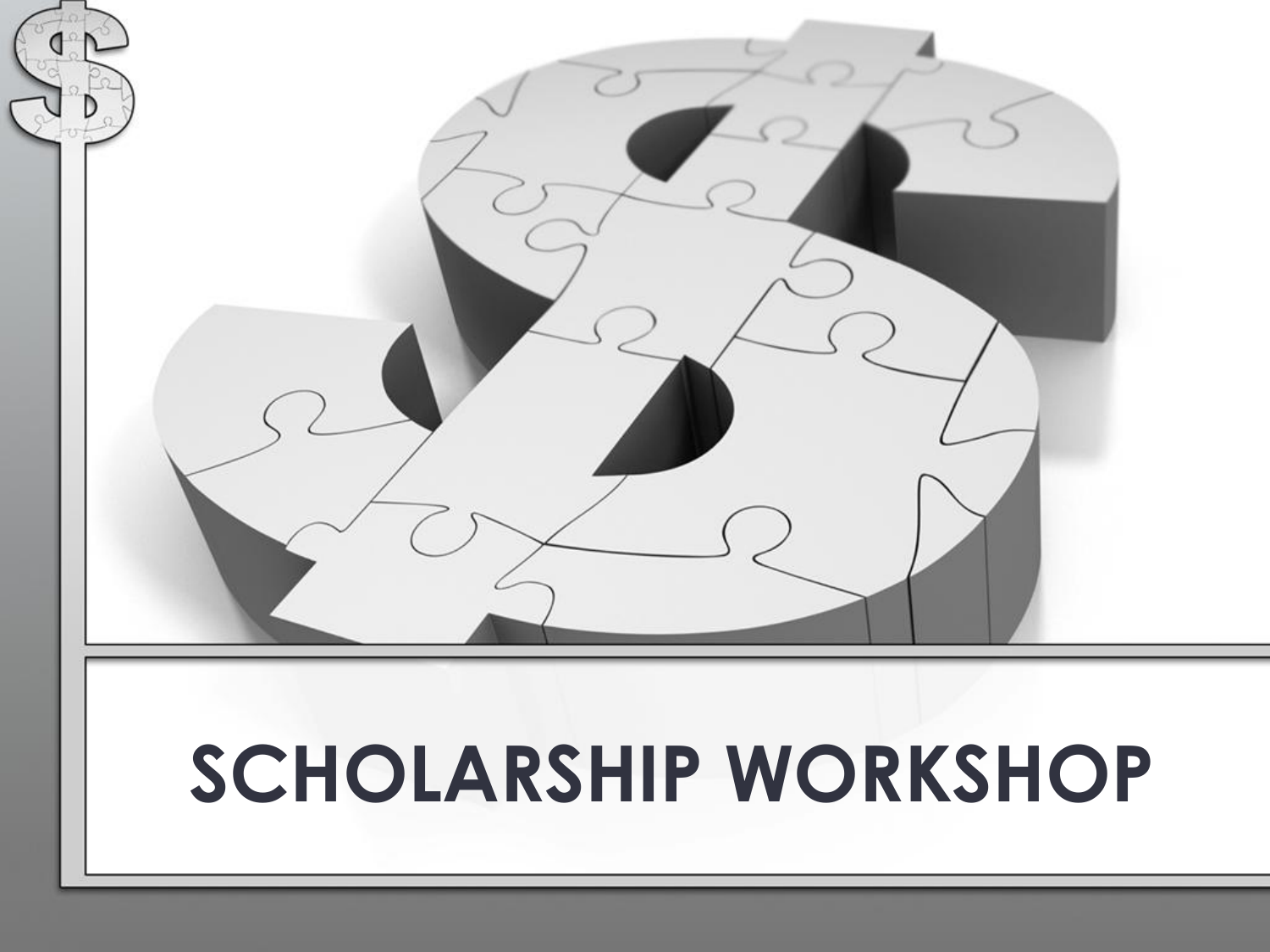### **How Will You Pay for College?**

- **Grants** 
	- Institutional
	- **Other**
- Loans
	- Maximum amount per year
	- Work-Study
		- On campus employment, limited and capped

**Scholarships Institutional Outside** Requirements for renewal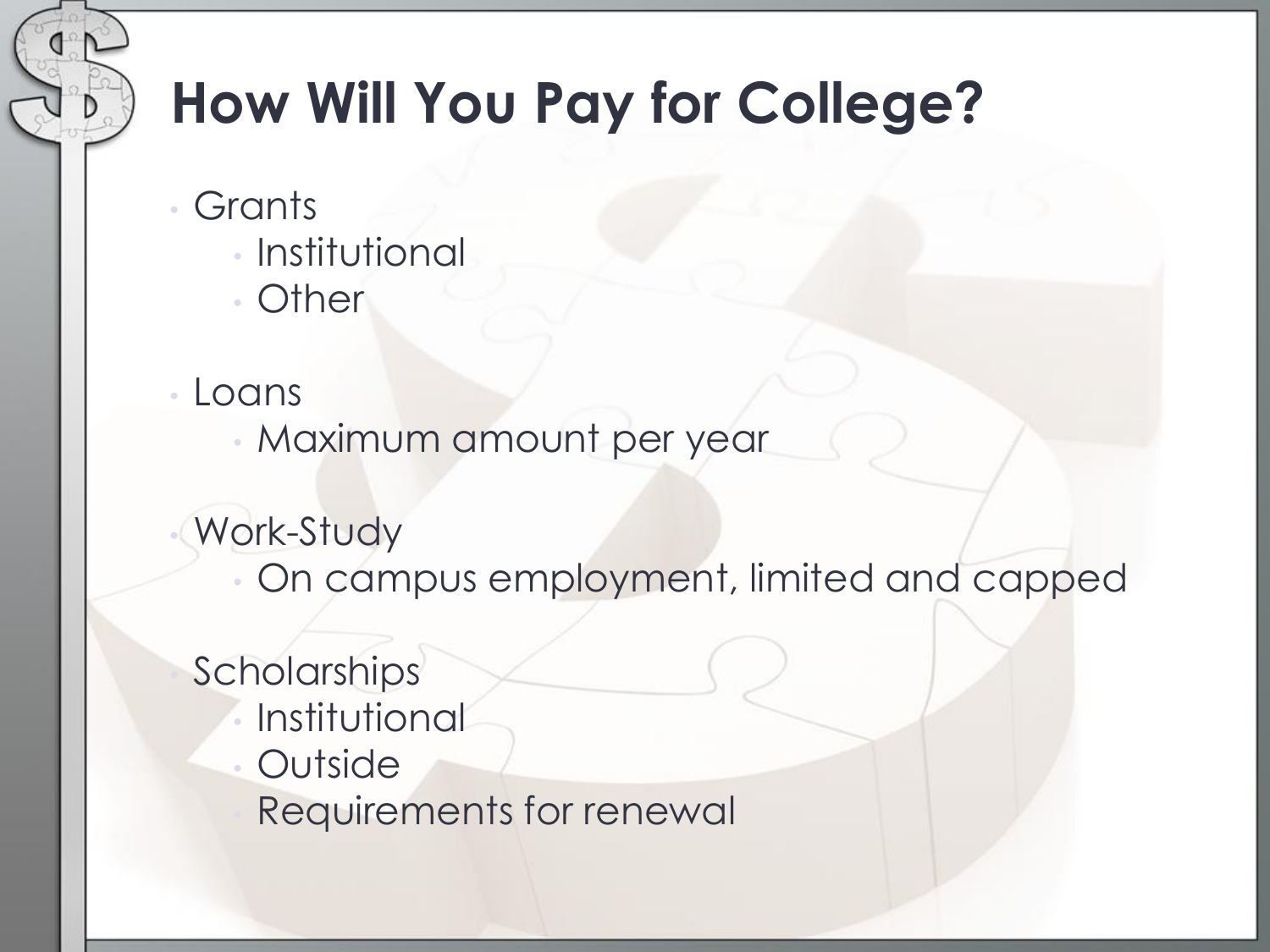# **Types of Scholarships**

• Academic/Merit Based • Church/Religious • Community Service • Essays **Extracurricular Activities** • Goals Based on Education or Career **Strengths** University/College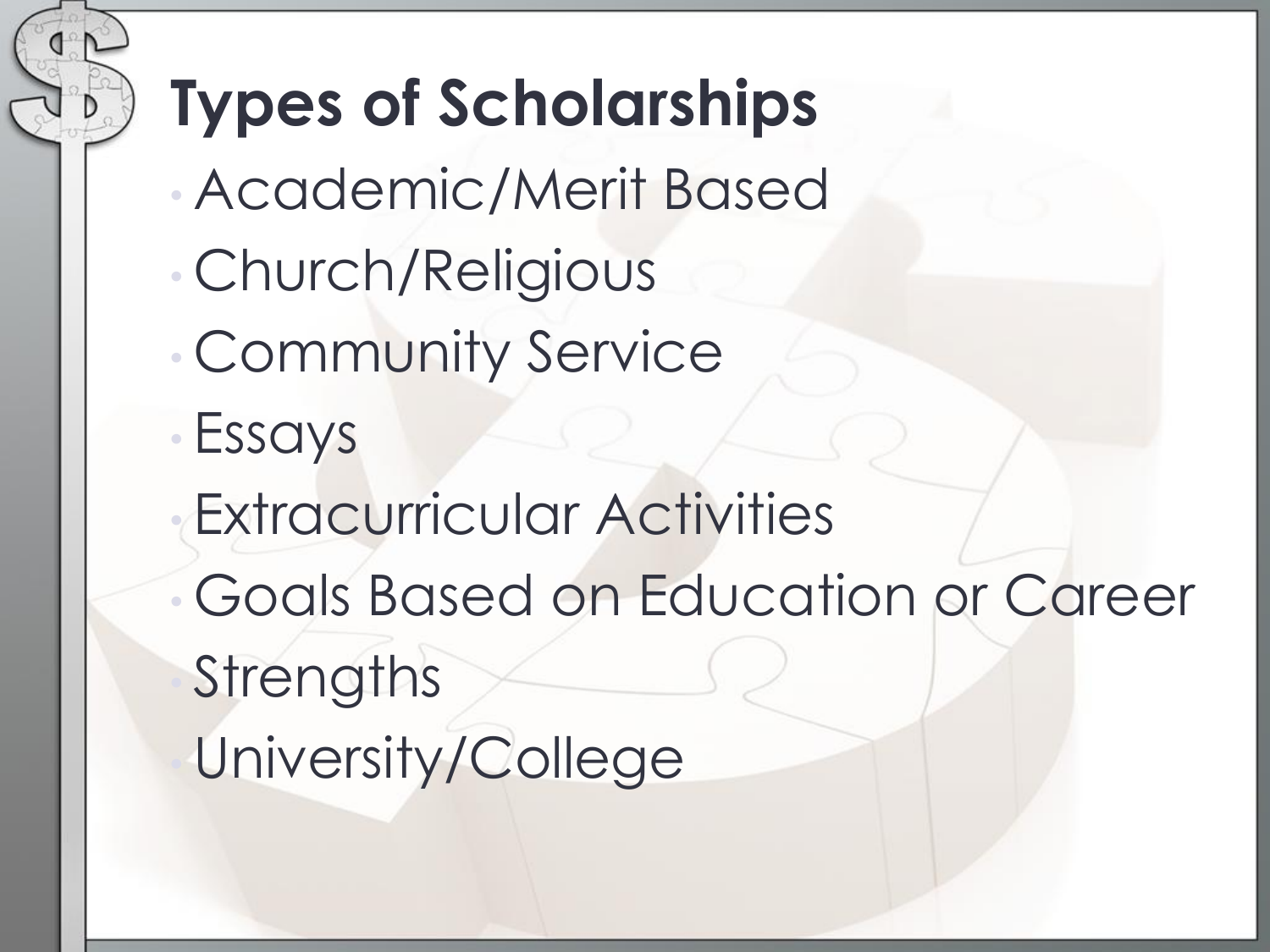### **Components of an Application**

- Application
- FAFSA/Student Aid Report
- Transcript
- Official takes 4 days, costs \$5 Unofficial – instant, costs \$1 • Written Essay • Biography/Personal Statement
	- Letter(s) of Recommendation
	- **Interview**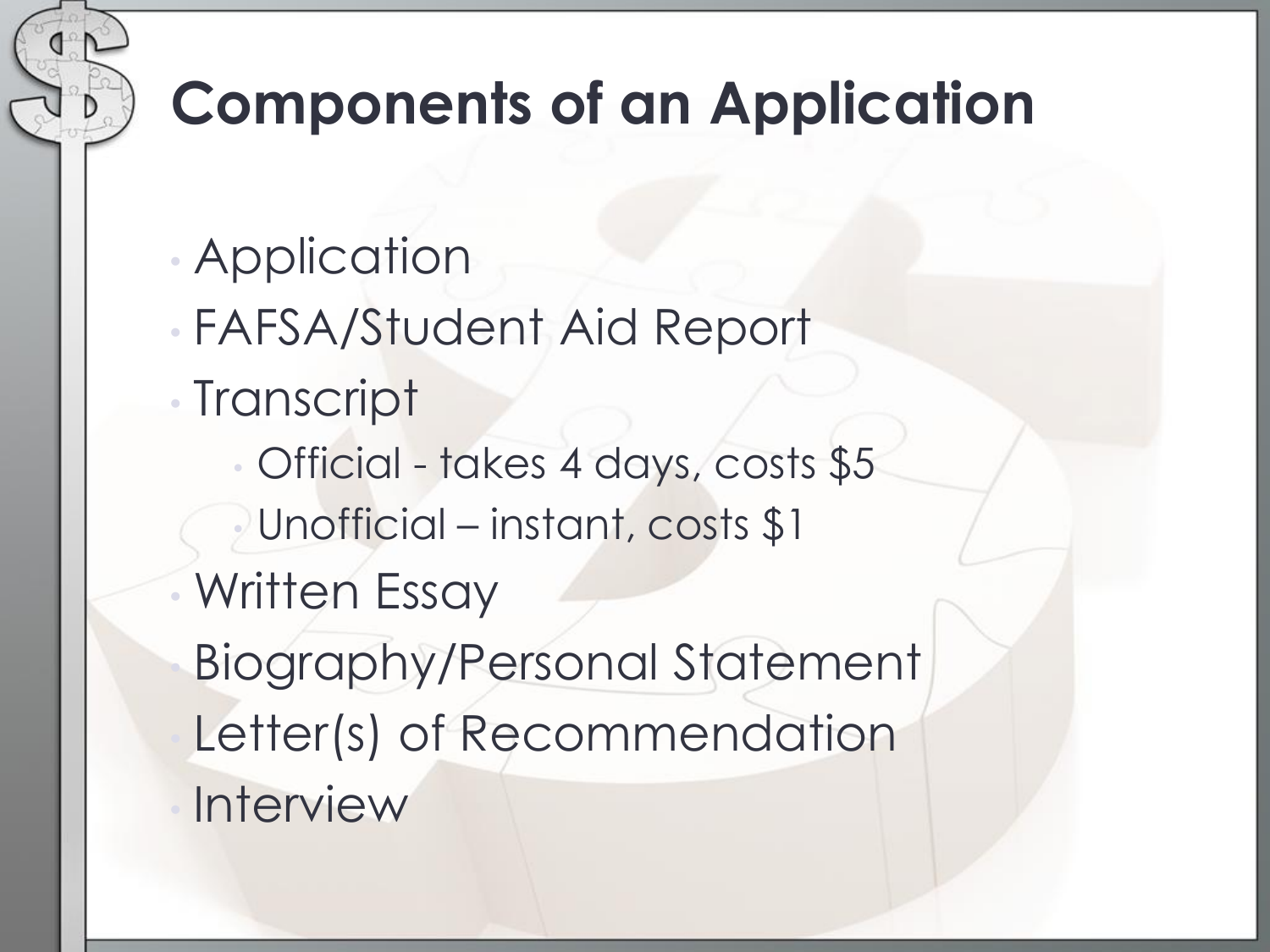### **Letters of Recommendation**

- Look at the requirements of each scholarship to determine who is an appropriate person
- Should know the person beyond the current school year if possible
- May use letters written within last 6-12 months for something else if appropriate
	- Give each writer a minimum of 2 weeks
- Request letter be sealed in an envelope to include with your application packet

• Gently remind and follow up with a thank you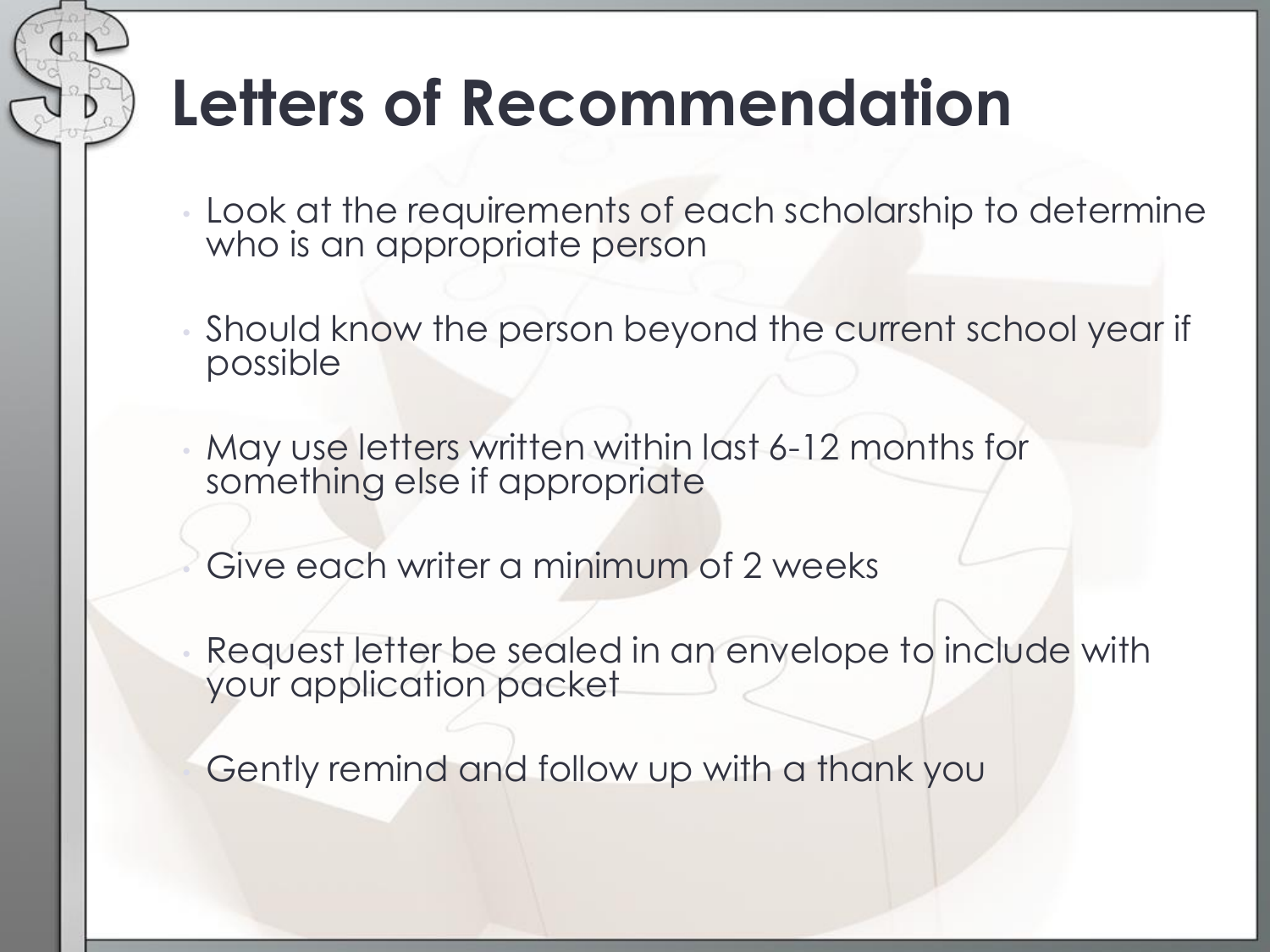## **Getting Organized**

- Resume/Brag Sheet
	- Create resume using Family Connection if you do not already have one
- Student Profile
	- Download from the document library in Family Connection

• Keep 1-2 unofficial transcripts on hand • Supplies:

• Envelopes, Stamps, Decent Paper • Binder/File for Active Scholarships Method to Keep You on Track • "My Scholarships" in Family Connection • Scholarship Checklist (handout)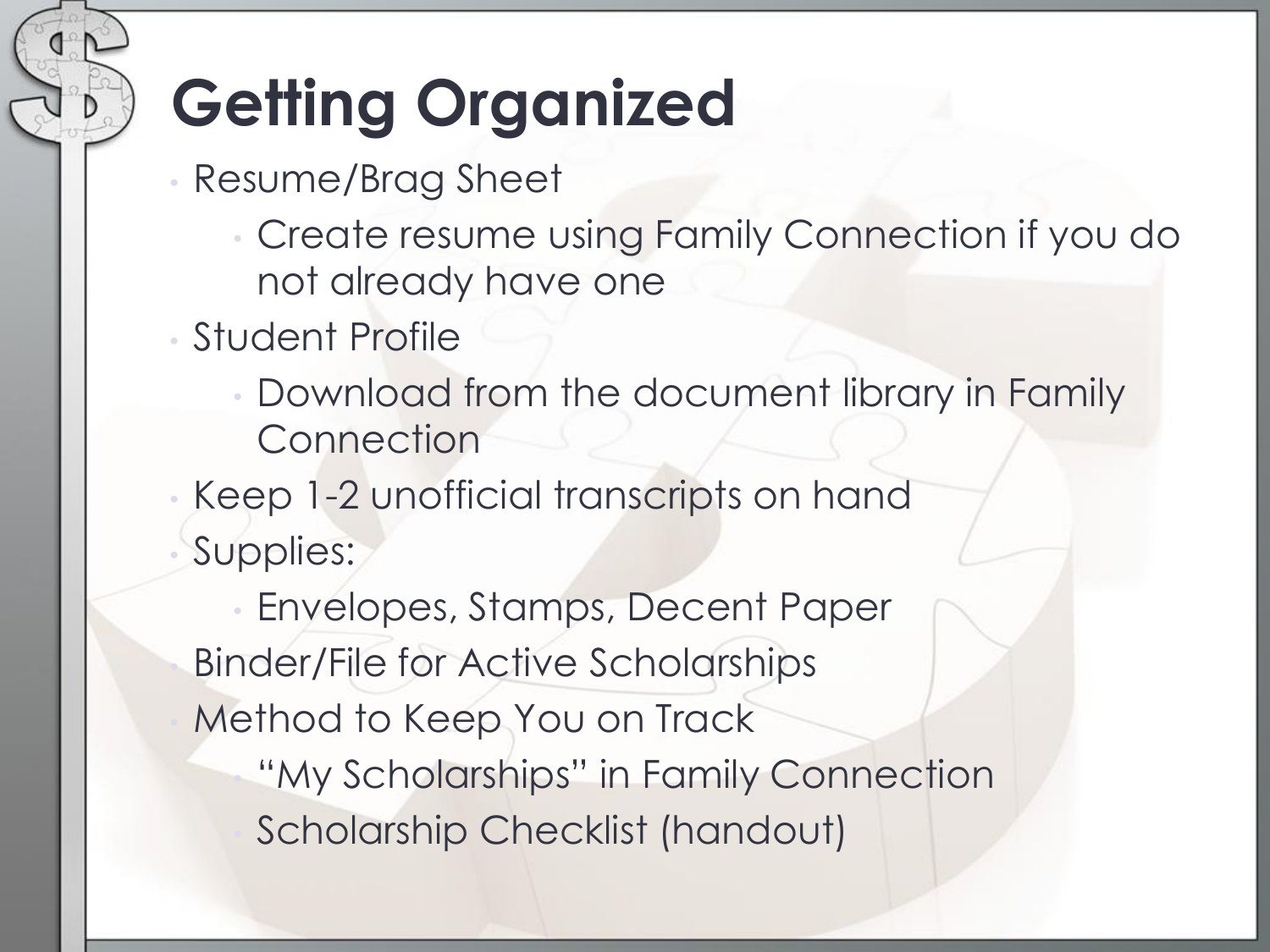### **Scholarship Winners**

- Follow the rules of the scholarship
- Ability to grab attention of the reader
- Focus is on you, not other people
- Well-rounded
- Provide evidence of your academic ability and potential success in the future

Good examples and story

Quality character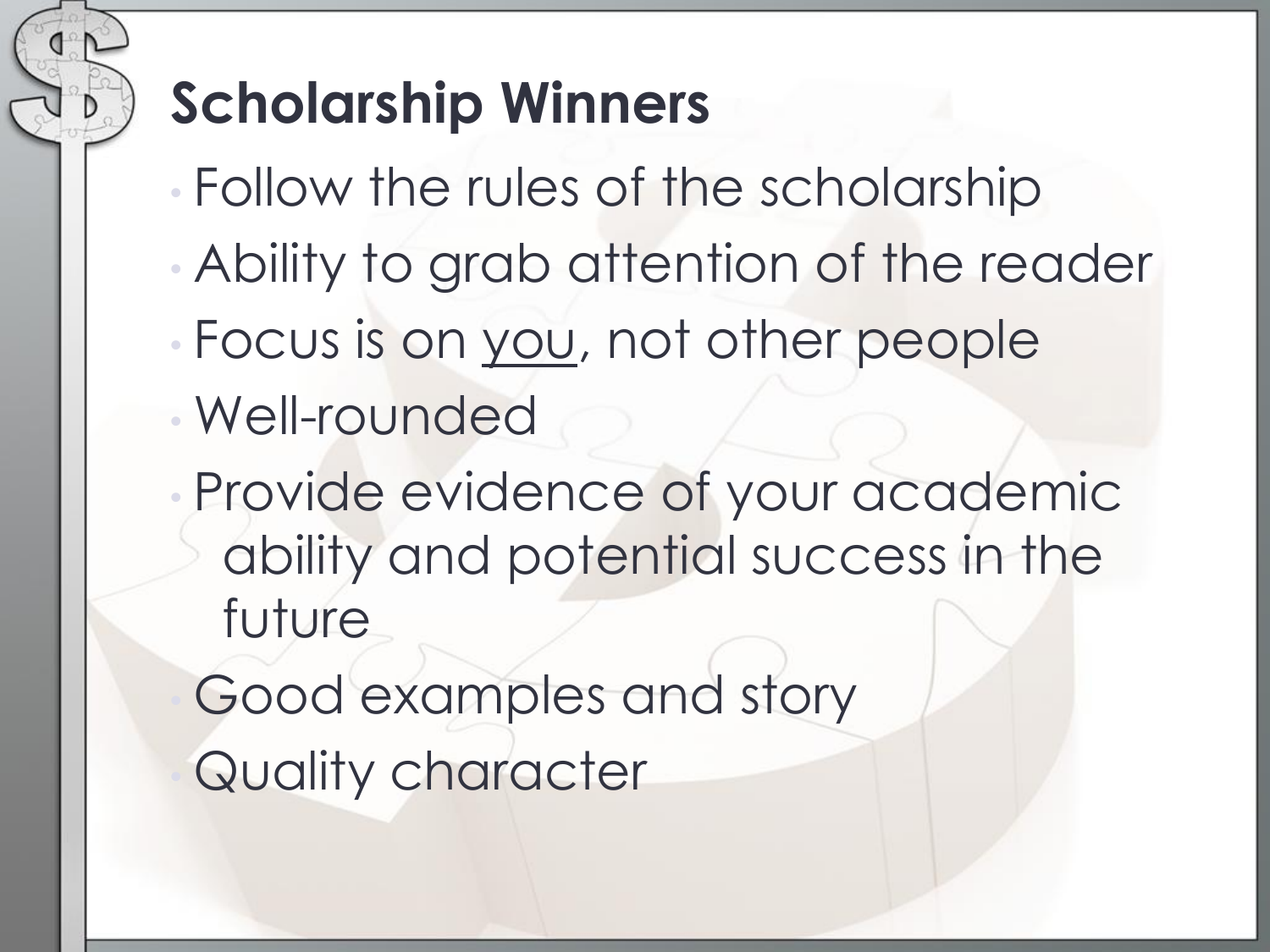### **Essay Writing: What Not to Do**

### **Educationality**

That education is my utmost priorative focus is verified in my multitude of academic, extracurricular and intercurricular activities. I insinuate myself in learning and acquiring a plethora of knowledge. I am a person that doesn't approbate no for an answer when it comes to enhancing the prominence of my mind.

This pontifical accolade is an integral part of my scholarization, and without it, my temperament would fall short of instructured. My transcendent achievements speak for themselves and deserve accolades.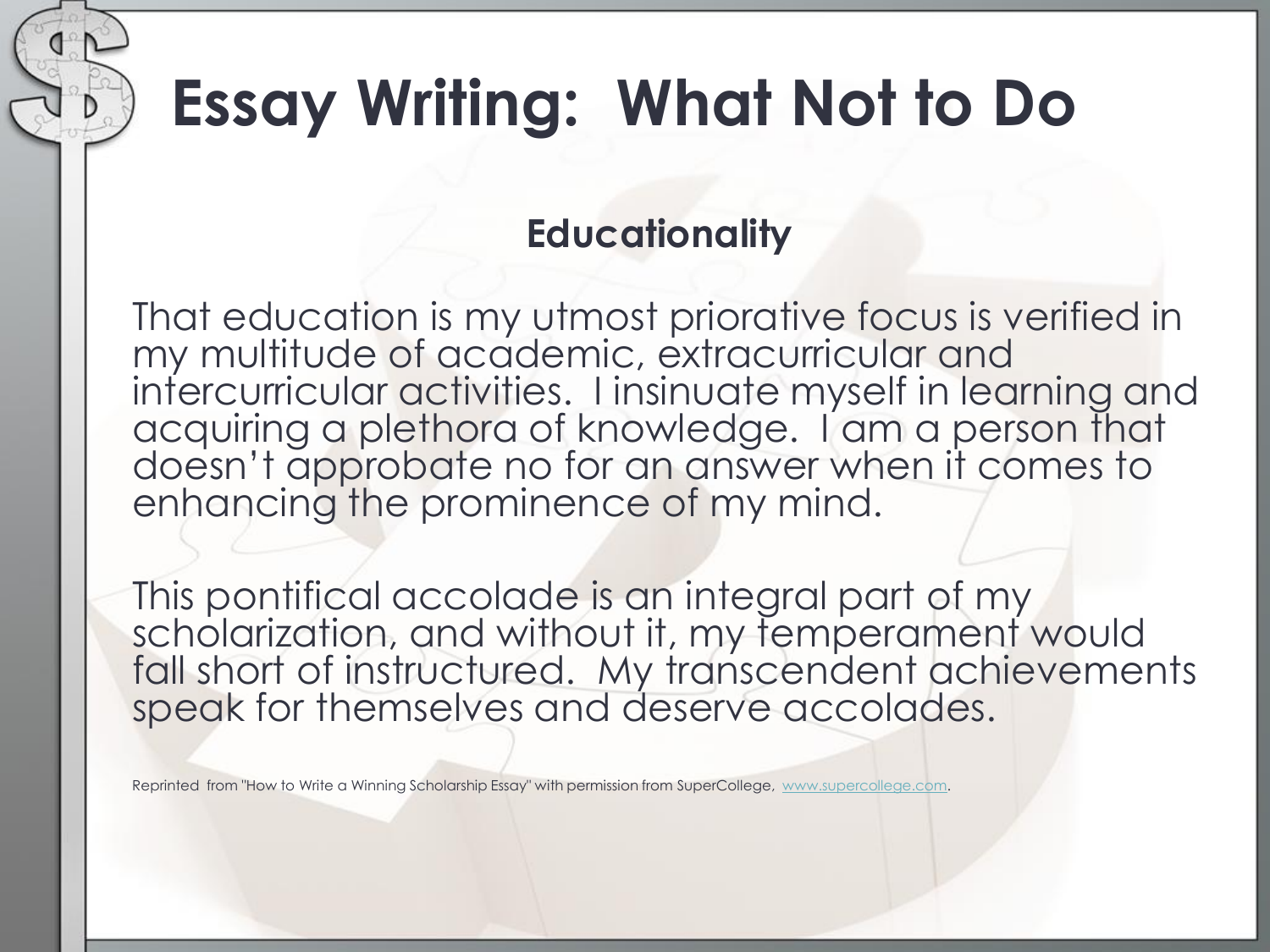### **Essay Writing: What Not to Do**

### **My Name is Brooke**

Hello, my name is Brooke. I will be a senior at Central High School in Topeka, Kansas. I was born on October 29. I have interests in writing and mathematics. My schedule junior year was as follows: AP English Language, Honors Physics, AP Calculus AB and AP U.S. History. My extracurricular activities are varsity cheer and Key Club.

Here are my standardized test scores: 2170 SAT, 620 SAT Literature Subject Test, 610 SAT U. S. History Subject Test, 680 SAT Math Level 2 Subject Test, 4 on AP English, 3 on AP U.S. History and 3 on AP Calculus.

I have worked hard throughout my four years in high school to maintain a 3.7 GPA. I plan to graduate with honors next year. From there I will go to college.

I plan to major in either communications or business in college. The reason I will major in either communications or business is because I love to work with people and I am seriously interested in getting into the entertainment industry.

My favorite subjects in school this past year were AP English and AP Calculus. My hobbies include sewing, playing piano, singing and writing short stories. I currently have a job at a local restaurant.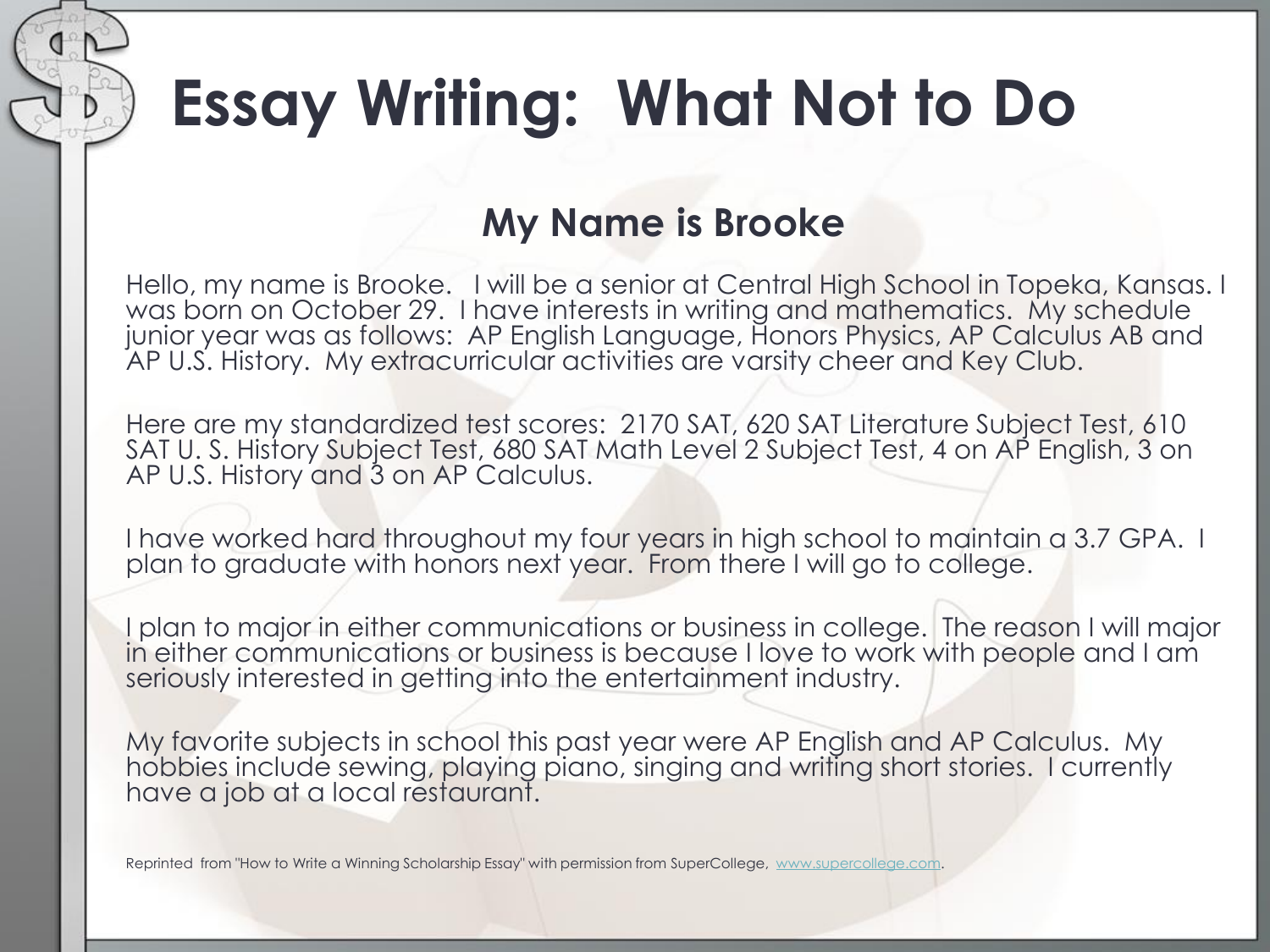# **Essay Writing Tips**

- Spend some time brainstorming
- Clearly address the topic
- Should complement application
- Engaging, interesting, truthful, straightforward and to the point
- Time to brag a little, with humility Write about your experiences, your aspirations it's about you, you, you!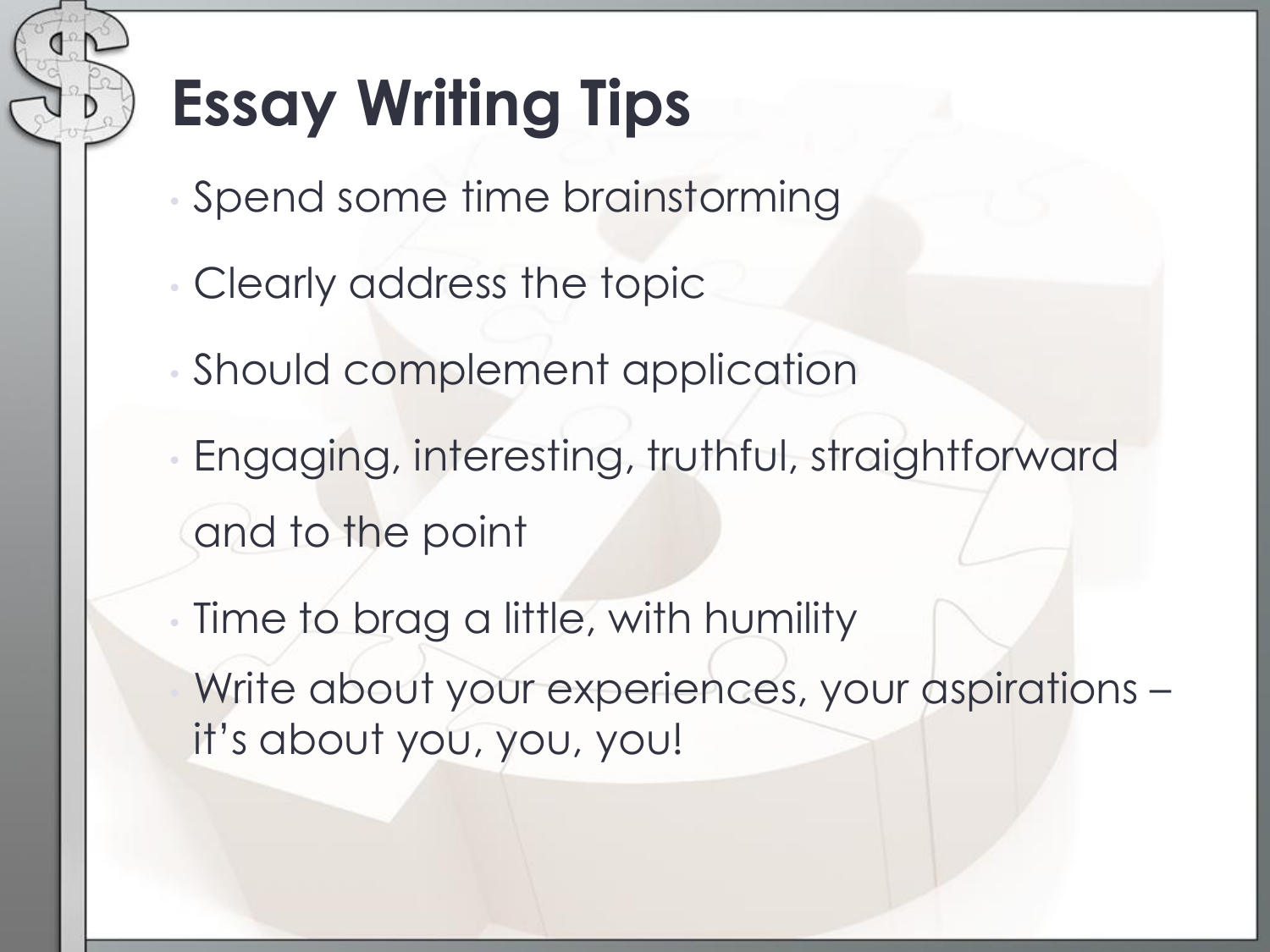### **Just Say No to a Thesaurus!**

Look at how different a sentence reads:

- I believe that I am the best person for the scholarship.
	- *I take at one's word that I am the crème de la crème personage for the erudition.*

Community service is a thing we all should do. *Fraternity duty is a phenomenon we in toto should prosecute.*

Education gives me many opportunities to grow.

*Tutelage lavishes me multifarious hopes to germinate.*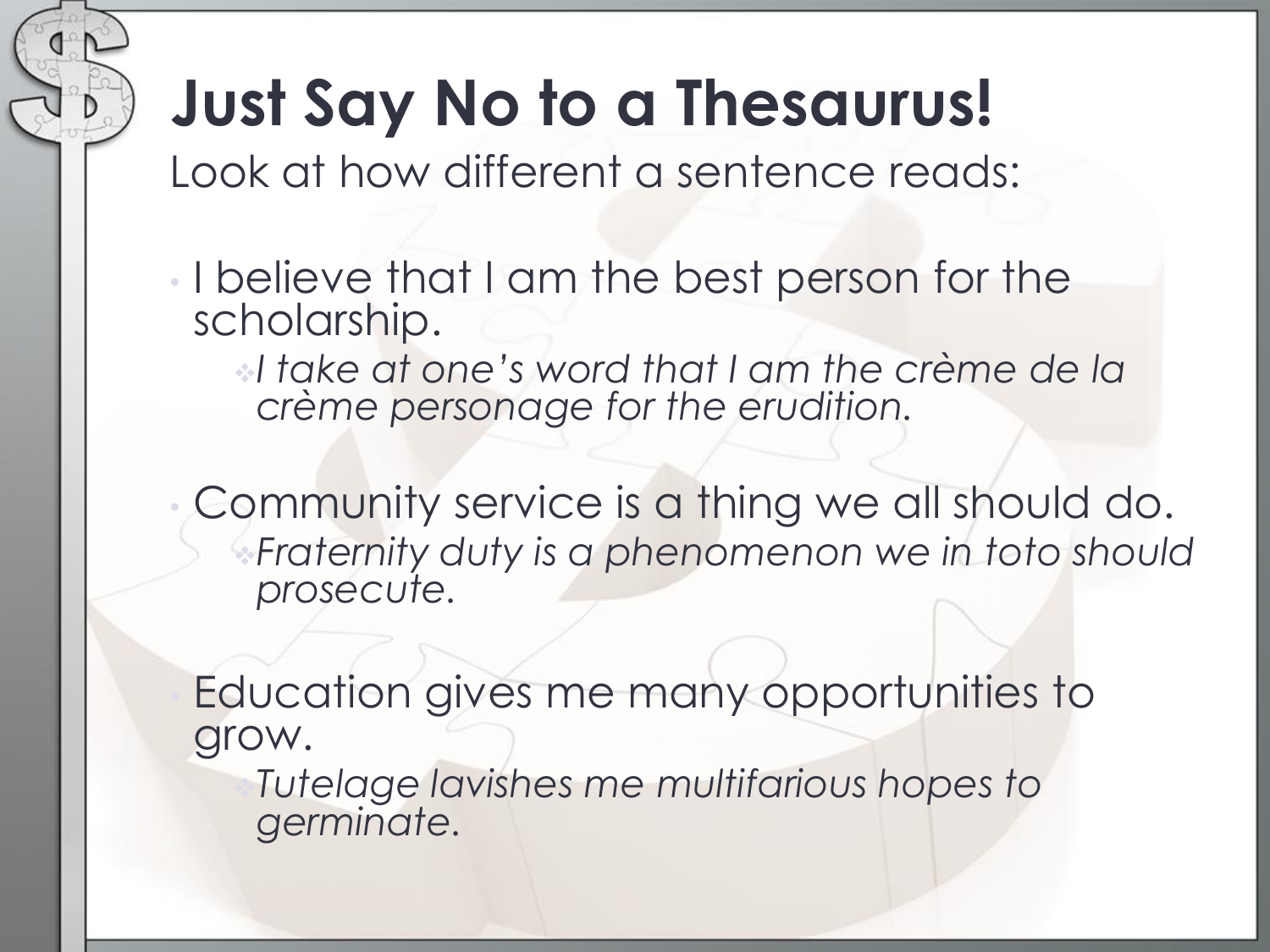### **Remember to Ask for Help!**

- Ask someone to read over your scholarship/essay
	- Teacher, Counselor, Staff on Campus, Outside Sources (not peers)

• Many people have more experience with this process than you may have at this time

• A different set of eyes helps with objectivity

Ensure the person you have helping you has the time to do so and will be honest with you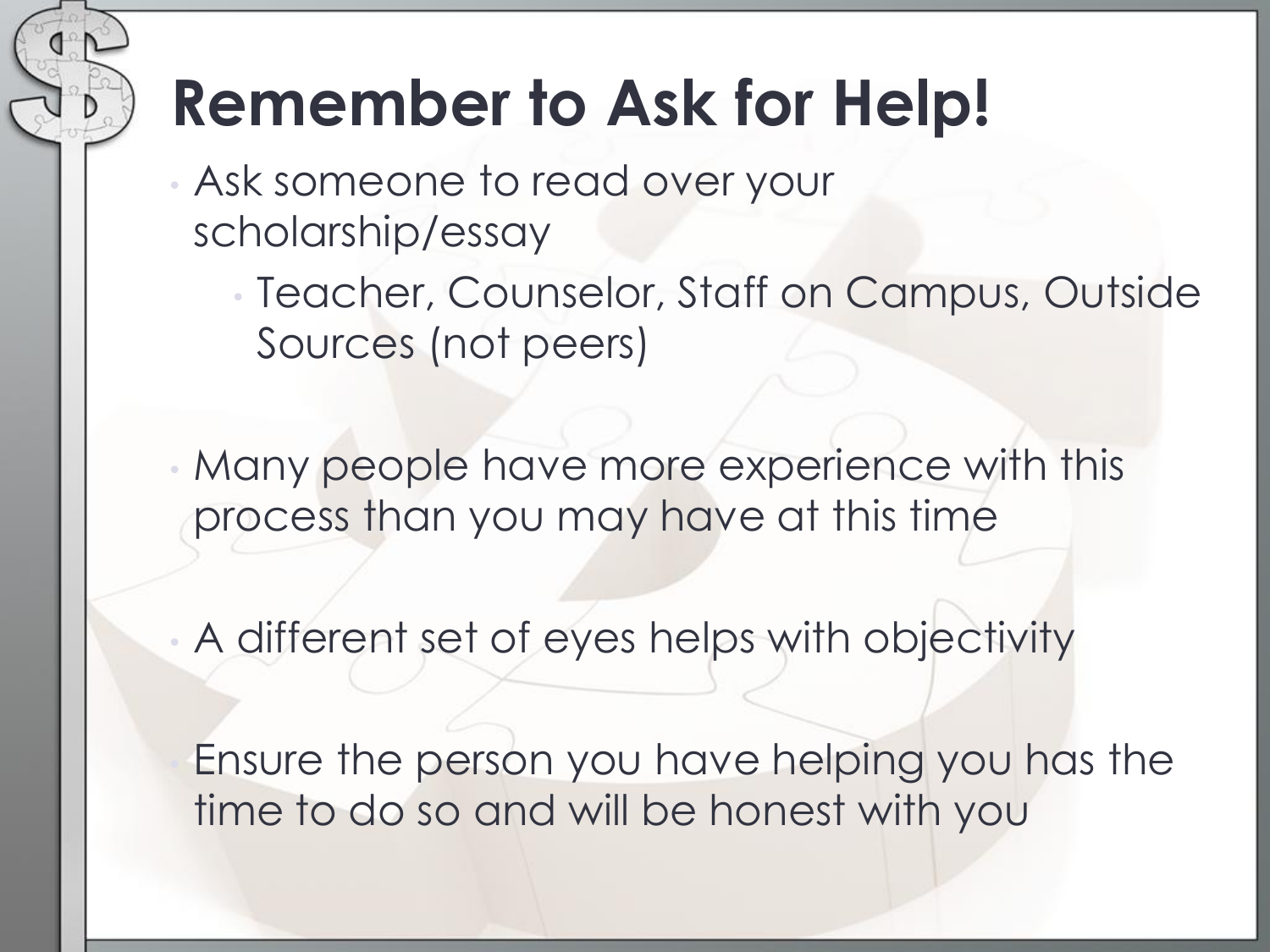## **Essay Writing: Good Example**

#### **Serving & Protecting**

One Sunday morning, bright and early, approximately 25 Girl Scouts arrived for a tour of the Los Angeles Police Department Foothill Police Station.

As a Los Angeles Police Department Explorer Scout, it was my task to help these girls. Experiences like this one have shaped and solidified my career goals, in addition to benefitting the children of Los Angeles.

The girls, ranging in ages from 4 to 11, had not only an enjoyable adventure but also learned about important issues such as 911, acting in emergencies and overall safety. I helped the girls try on riot gear, turn on the lights and sirens of police cars and use the police radios. I escorted them through empty jail cells, reminding them of the dangers of the world and teaching them to be safe.

For young girls who are rarely taught self-reliance, this experience taught them how to take care of themselves. I was keeping people safe as well as helping them grow up to be stronger, wiser women. I could see their delight and curiosity at the unfamiliar environment of a police station, and I was happy to demystify law enforcement in such a positive manner.

The gratitude of the little girls showed me the simple appreciation in a child's smile was a priceless feeling. The Girl Scouts were not the only ones who learned; I realized that the things that make me happiest also make others happy. I have been inspired and challenged to learn and do more, and especially to reach out and share the knowledge I can, changing the lives of others for the better.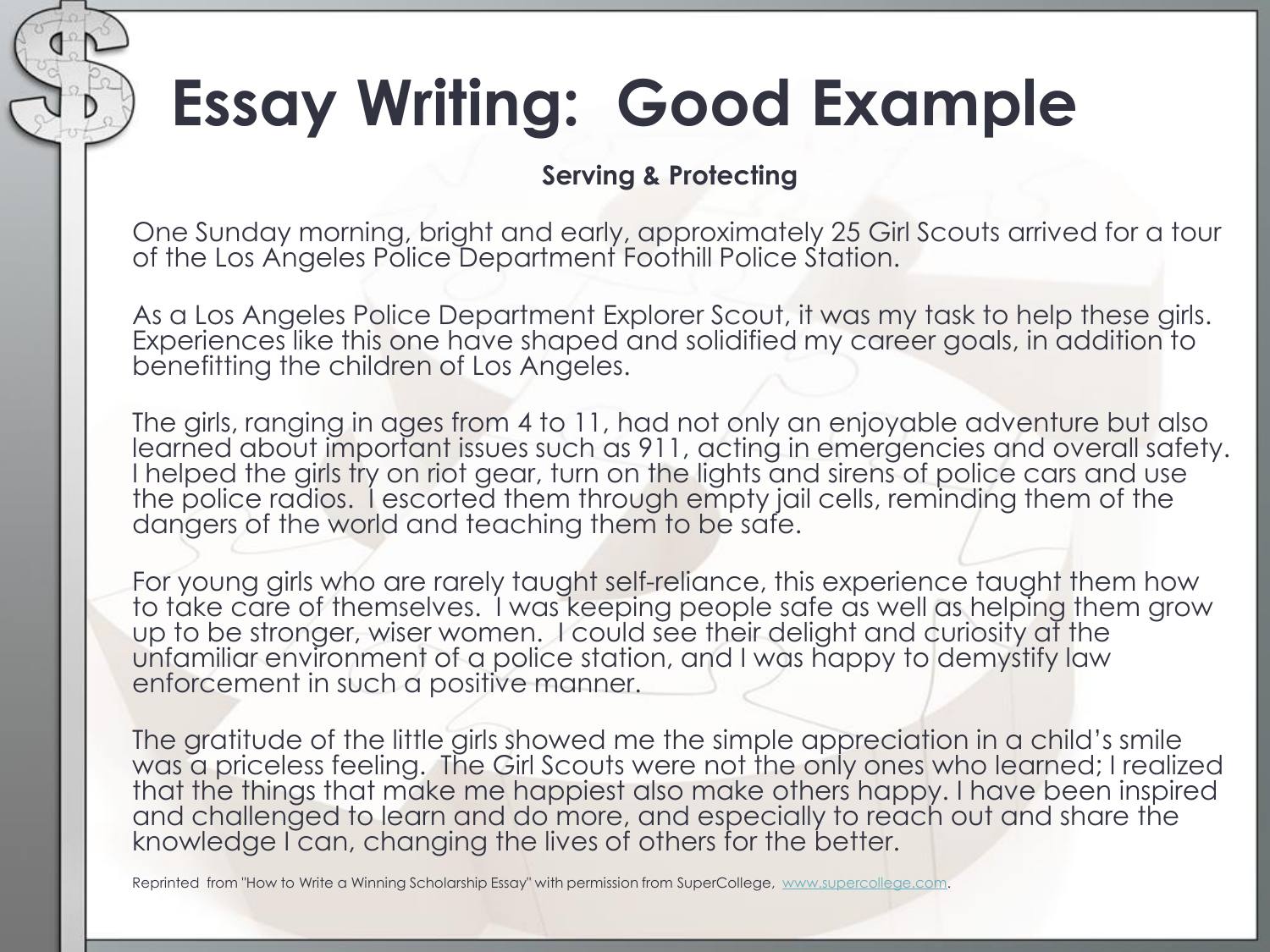### **Essay Writing: Good Example**

#### **Inspired to Teach**

In the ninth grade, I was introduced to the Environmental Science Club and Mr. Quezada, my science teacher and advisor. Outside of the classroom and through the club, I saw an entirely different side to education. The science club took me to far and exotic destinations, such as the islands of Hawaii, the underwater wonderlands of the Cayman Islands, the temperate climates of the Florida everglades, the deep blue waters of the Mexican Riviera and the High Sierras of Northern California.

We learned that one cannot experience those things in class behind a small cramped desk made for 10-year-olds. I was able to hold, smell and sometimes taste foreign artifacts. I have seen the migration patterns of the Humpback whale, have become a certified scuba diver, learned to surf, rock climb, snowboard and trail the mountains of the world, all while learning about science. Our trips have also given me the life skills of communication, learning to intermingle with people of the world.

It only took a year to see that teaching was my future. Why would someone not want to get paid for helping his or her community, to enlighten the future generation and best of all, do the things that bring joy to one's life all while on the job? I was given experiences I would not have received anywhere else, and I want to do the same for the next generation to come. There is a world that one can hold, smell and sometimes taste. I want to show people that there really is a world out there beyond the pictures in textbooks.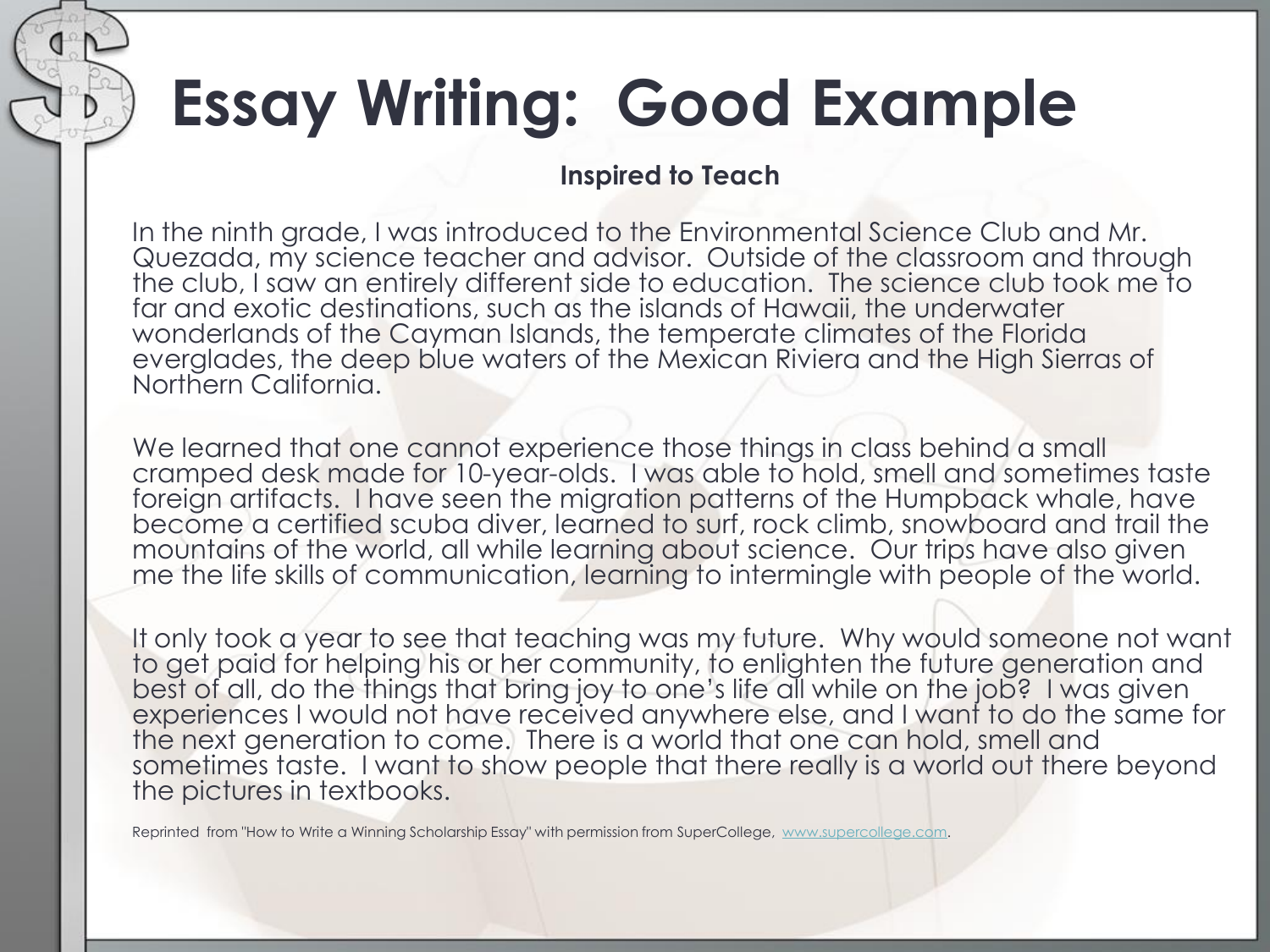### **Locating Scholarships**

• Family Connection: colleges tab, scholarship list link

### **Websites**

- Fastweb.com
- Scholarships.com
- Collegeboard.com
- Supercollege.com

• Books on Scholarships • *How to Write a Winning Scholarship Essay*

Word of Mouth

• Parents' Employers